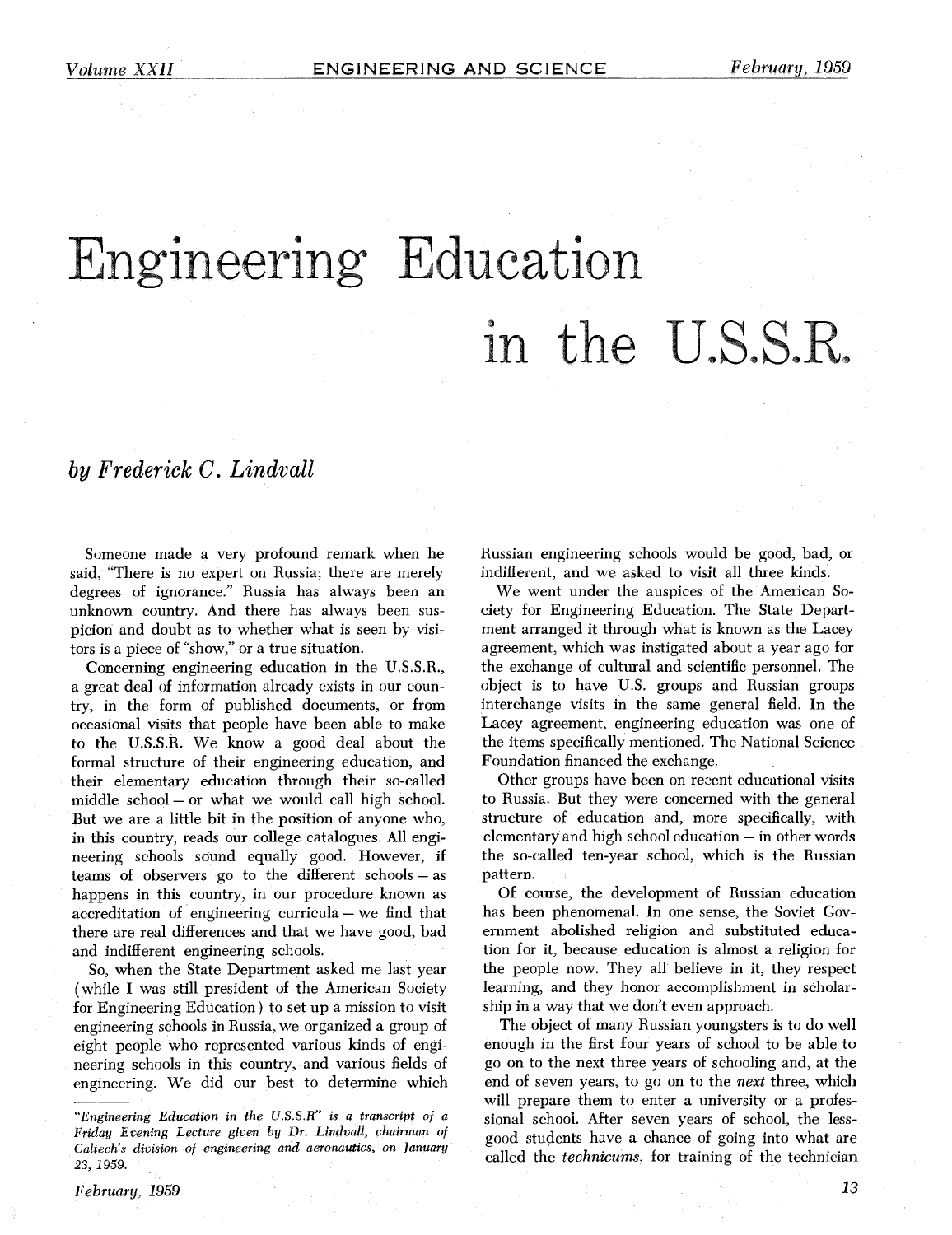*"They respect learning,* and *honor* 

## *accomplishment in scholarship*

## in *a way that* **we** *don't even approach."*

type, as against the analytical or engineering approach.

The same pattern exists in many European countries, but the graduate of the technical school has no opportunity of going beyond this point. In Russia, this is not so. An honor student from a technicum may enter a university; it is not a dead-end street. So, for this particular feature, I think the Russians deserve a little praise.

After this ten-year school, there is, for the better students, a chance either at the university, or one of the professional schools. Engineering in the Russian system is not taught in the university. One finds science there, along with liberal arts, but engineering is taught in polytechnic institutes, or specialized institutes. The schools concerned with engineering education are directly under the Ministry of Higher Edu-cation - as are the universities. It is true that, within the universities, one can find research and instruction going on which, at Caltech, we would call "engineering," but this is incidental to the Russian pattern. Hence, our group confined itself to the polytechnic institutes and the technical schools.

Our group visited schools in Moscow, Kuibyshev, Frunze, and Leningrad. The trip from Moscow to Kuibyshev was by train  $-22$  hours, continuous; this is a big country. The remainder of the trip was by  $air - to$  Tashkent, where we stayed a day and visited with some of the people of the polytechnic institute there. Then over to Frunze, which is the capital of the Kirghiz Republic **\t** hi( h borders on Chinese Turkestan. We were at that point verv close to China and directly north of Central India.

The object of our mission was to try to assess the quality of engineering education as nearly as we could. Of course, we could **look** over the catalogues and read what they *say* they are doing, but are they really doing it? We wanted to sit down with the professors and talk about the class work: "What do you assign the students as problems? What is the textbook? Do you cover the whole book, or skip parts of it?" We were trying to get at these details at the working level.

We found it difficult to make the Russians understand. They were used to missions that had only an hour or two to look at a school. So what happens? Some general talk, a look around, a visit to some laboratories, "hello," "goodbye," and that's it. It took a great deal of time, working through interpreters, to convince our hosts that laboratories were fine but that we would like to sit down and talk to a professor of electrical engineering, a professor of thermodynamics, or a professor of physics.

Language was a handicap, of course. but fortunately in this kind of assessment the Russians print mathematics the same way that we print mathematics and they draw diagrams the way we draw diagrams, so it is possible to thumb through a textbook and see familiar things, then get the interpreter's attention and ask the question. "Do you really give problems on this particular subject?" "Oh, yes, yes." Then buttons are pushed and telephones are rung and assistants bring in the problems to show us.

We did get around to the laboratories and found that in some ways the Russians use their laboratories as teaching devices more effectively than we do. There are some routine experiments with rather detailed instructions for the beginning students. hut as they progress. the instructions are less definite and the students are given more opportunity to use their own initiative. In several of their major subjects students do what are called course projects. These are small theses, or term studies that may occupy several weeks of the student's time in the laboratory. The student presents quite a comprehensive paper on the subject. This is a little bit comparable to what happens in our schools for a few students who decide to enter students' prize competitions for the American Institute of Electrical Engineers or the American Society of Mechanical Engineers, for example. But only a few of our students do this, whereas all of the Russian students have the experience.

But there is no use talking about engineering education and trying to make a comparison with the United States or Western Europe without getting into a completely different frame of reference. The U.S.S.R. has made phenomenal progress through a series of five-year plans. Over here, we simply don't realize the thoroughness and comprehensive character of these plans. We live in an unplanned society in the United

14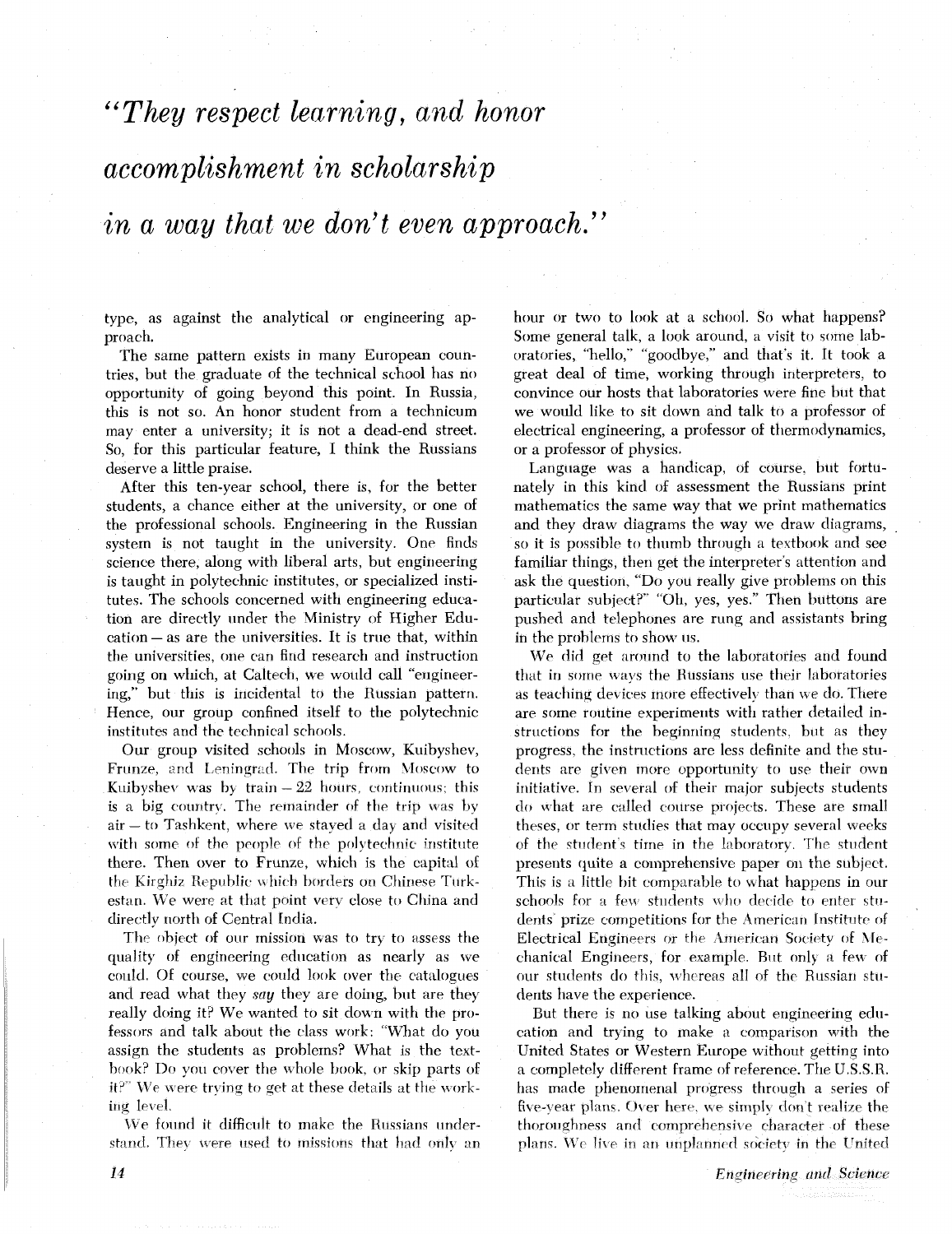States - but the U.S.S.R. is completely planned.

Overall objectives are established by the Council of Ministers. A central planning bureaucracy works out details so as to establish that, five years from now. steel production will be so many million tons per year: aluminum production will be so much, the miles of railroad built in this period will be so many; the miles of electrification of existing railroad will be so many; or so many millions of kilowatts of generating capacity will be brought on the line. This general planning determines steel allocation to military and civilian needs, for example. With quotas and priorities established, then further detailed planning follows. Ministries participating in this overall planning then determine what these objectives mean to their operations.

The steel people will decide that five years from now a certain number of new metallurgical engineers trained in steel metallurgy will be needed to enter new plants which will be ready by that time. The railroads will decide how many new engineers are needed. These needs all go to the Minister of Higher Education and he totals requirements for the thousands of graduates in different types of engineering specialties.

#### *Engineering specialties*

Some of us are unhappy with the large numbers of designated engineers that **we** have: civil, electrical. mechanical, aeronautical, refrigeration, heating and ventilating, ceramic, agricultural, industrial, and so on. But in Russia the specialties now number about 177, not counting those in the military area, which are not published and which we didn't observe.

For example, there will be a specialist for the electrical equipment of hydroelectric stations. There will be a mechanical engineer whose specialty is materials handling, and he will be concerned with overhead cranes, conveyor belts, lift trucks, and other things that move materials. He stays inside the factory; he doesn't worry about transportation to the factory.

This kind of specialization would be considered to be completely wrong for our free economy. We would think we were doing a disservice to a student to give him such specialized education - to circumscribe his choice of jobs so narrowly. We want him to be free to move into any job opportunity that appeals to him.

How do the boys  $-$  and girls  $-$  get into engineering school in Russia? **(30** percent of the engineering students in Russia are girls, and in some specialties the ratio is as high as *50* percent.) The schools have their particular quotas in the various specialties and these quotas are generally known to the students. The schools do a certain amount of "advertising" to attract the best students. For instance, the Moscow Power Institute gets out a little booklet which shows the swimming pool, the happy life of the girls in the dormitory, the dancing and the masked ball, the glee

club and other extra-curricular activities. Moscow Power Institute wants to have a choice of the best students – and, indeed, they can choose from among the best.

There is a general examination at the end of the ten-year school, conducted on a state basis. All of the engineering schools use the scores of the students on this state examination, much as we use the college board exams. Moscow Power Institute will take a cut of the upper two or three percent and schools that are less good will dig a little deeper.

The students know, what specialties are open and they apply for these. A student can apply for any one specialty in any one year; there is none of the multiple application that we have here. If he misses and is not admitted he can go to work and apply another year. The best students apply for the most glamorous specialties; the less-good students, the less-glamorous; and the poorer students take whatever they can get.

#### *Night school programs,*

The man or girl who applies and isn't admitted need not mark time, because the U.S.S.R. has very comprehensive night school programs at the collegiate level. as well as correspondence programs. In the night school programs a man works full-time in industry and goes to school three or four evenings a week. He has an opportunity in this night school program, and in the correspondence program, to be examined in the same way that the day school students are, and to benefit from laboratory experience as well. Students have a month's leave to the particular polytechnic institute that is supervising their night programs or their correspondence programs. In that month, they get a concentrated dose of laboratory work and take their examinations, a portion of which are oral. These are the same examinations the daj students take. The night program student who stays with it in Russia will take about six and a half years to complete his course as against about five and a half years in full-time day residence.

Let's look at Ivan, who did succeed in getting into the Moscow Power Institute. He has reasonably good grades, he looks promising, and he fills out forms as we do here for scholarship aid. A faculty committee passes on his application, basing the decision on a combination of indicated ability and need. After all, some people in Russia have high incomes and can well afford to send their children to school. But there are also a few students whose scholastic records are so high that they are honored with scholarship grants regardless of need.

In all, about 85 percent of Russian students receive grants. The minimum grant is *300* rubles per month -enough to pay for board and room. If Ivan does well in school and goes on to the second year and the third year, his salary goes up each year; if he gets high marks, he gets a bonus amounting to 25 or 30 percent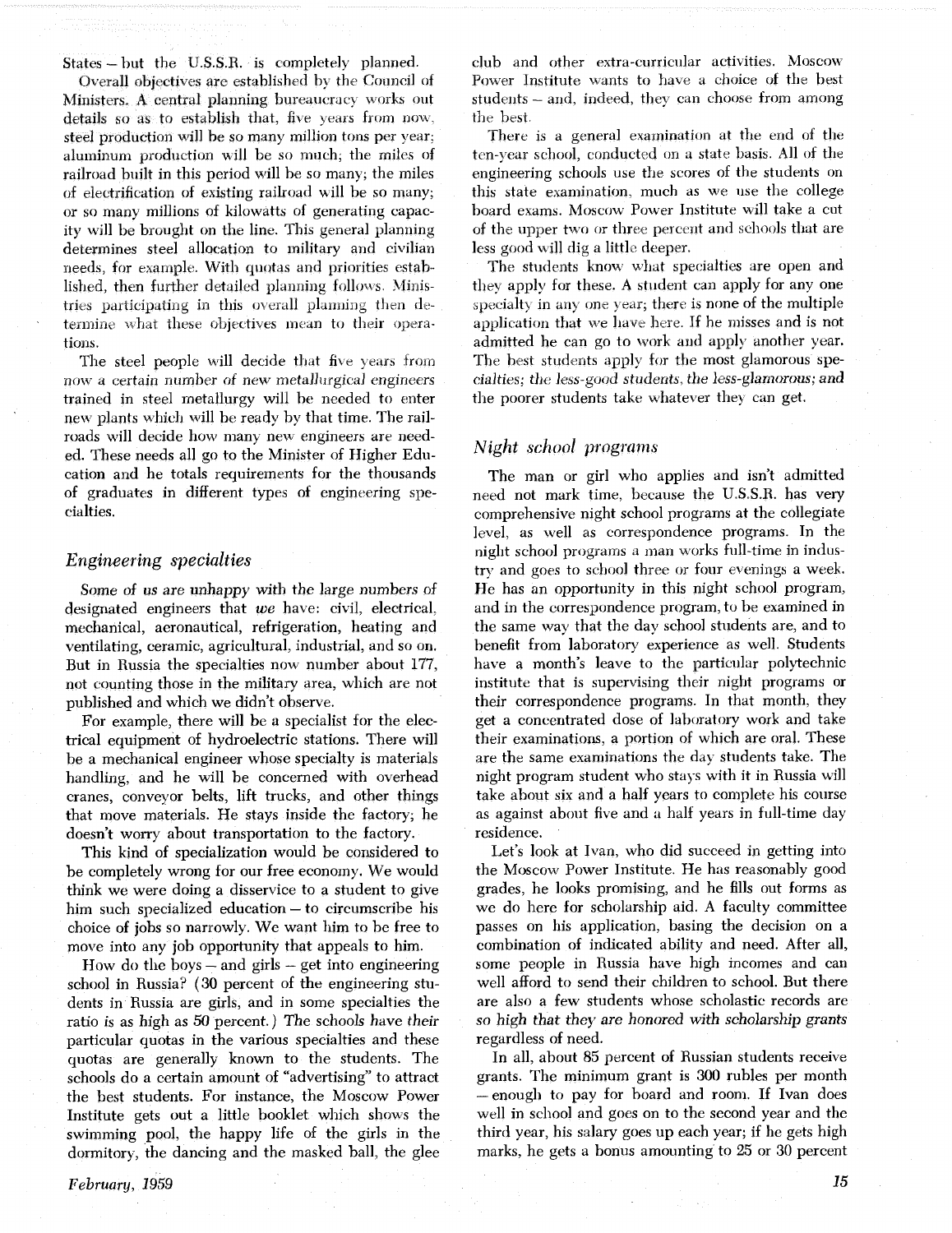of his pay. So, the superior students in a school such as Moscow Power Institute are paid in the range of 700 to 800 rubles a month by the time they graduate. (In comparison, workers in the steel industry in Russia average about 1200 rubles per month. )

The starting pay for a young engineering graduate is about 800 to 900 rubles per month, so that, looking over the whole picture, one can say that when Ivan has been admitted to the school, he has started to work for the state. If a student doesn't do well in school, of course, the bonus system works in reverse and his pay is docked; and if he is doing very badly, his assistance is canceled.

#### *Program* of **study**

The program of study for Russian students is quite regimented. Each specialty has a published curriculum known as a study plan. A study plan for a specialty in mechanical engineering would have the general title, Mechanical Engineering, but the specialty might be Hydraulic Turbines and Other Hydraulic Machinery.

The plan includes "Foundations of Marxism and Leninism," "Political Economy," "Foreign Language," "Economics, Organization and Planning of Enterprises" and "History of Engineering." These represent the non-technical content of the curriculum.

Students in a specialty are not conscious of narrow education. They know that if they finish the specialty in Hydraulic Turbines and Other Hydraulic Machinery, there will be a job waiting for them in a plant that manufactures such things, because this is all part of the plan.

For three years, students take what we might call general or core subjects which are quite thorough in physics, mathematics, chemistry, foreign language, basic mechanics, fundamental electricity and magnetism. In the fourth year, they have more advanced phases of these subjects and they begin to pick up a little of their specialty. The fifth year concentrates on the specialty. In the first half of the sixth year, an entire semester is spent on a "diploma project" - what we might call a thesis. This is a very comprehensive design study involving theoretical calculations, an actual design layout, and a sheaf of detailed drawings that might drive some of our students away from en-9ineering altogether.

A typical engineerinq curriculum at one of the better schools such as Moscow Power Institute takes five and a half years plus six months of obligatory industrial experience. This means that there are six years of engineering education and training following a quite thorough high school preparation. These students graduate about two years older than bachelor of science students in this country, and have a good deal more maturity, together with a certain amount of art and practice of engineering. In this country we expect industry - rather than educational institutions -to furnish this kind of experience and training.

Again, we must remember the Russian economic framework. The industry concerned with hydraulic machinery develops non-competitive designs. So, if the student learns how to design some hydraulic machinery in school, he follows standard practice and not the standards of one of several competing manufacturers. Consequently these students of the polytechnic institutes are quite useful immediately in the particular industry of their specialty.

Do graduates have a choice of jobs? The better students do, because the managers of the different plants concerned with this segment of industry send representatives to interview the top quality students and sell them on the idea of coming to work in Minsk or wherever the plant happens to be. The good students have a choice - as they do all over the world. The good students get concessions during the course of their education. They can omit certain required subjects and take others. They are allowed to take electives which the average or poor students are not permitted to take. Everywhere in Russia there are rewards for achievement and praise for success.

Each school we visited had a huge bulletin board, usually with a fancy gold frame, and with the red star, the hammer and sickle and Lenin's picture above it. And on these bulletin boards were almost lifesize photographs of the honor students - about 30 or 40 of them. If a student's work slips, down comes his picture. Also we saw student work in the hallways - cartoons and student newspapers, poking fun at students who do poorly.

One of the functions of the Young Communist League is to prod the laggards a bit, to find out why they are not getting along, and give them some honest-<br>to-goodness coaching if this is what is required – or to make life miserable for them until they get busy and work. The atmosphere is that of striving toward success, and everywhere there is a feeling of pushing forward toward some kind of a goal and some kind of achievement.

#### Work *experience*

A new factor which threw a bit of confusion into our study of Russian engineering education is the principle recently enunciated by Khrushchev that all students who go on to higher education must have two years of work experience. A number of explanations are offered for this. One is that industry is short of hands. There is no unemployment in Russia, and workers are needed in the factories. Then, at the end of the two years, those who have worked their twoyear period and who had good marks in school not only have priority for admission to higher education at the universities and the polytechnic institutes, but also will approach their advanced studies with greater maturity and purpose.

This principle has been suddenly thrown at the